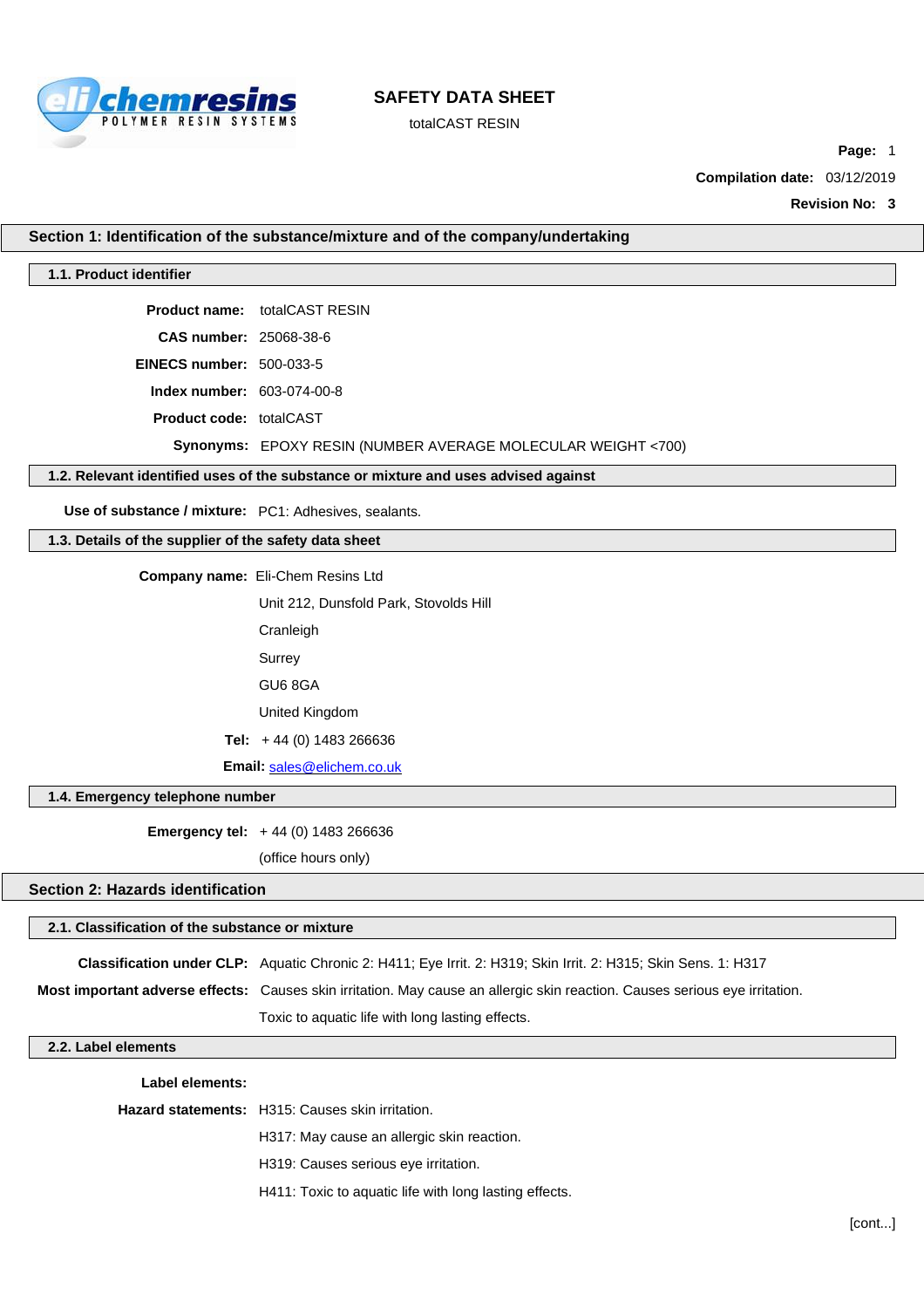

totalCAST RESIN

**Page:** 2

**Hazard pictograms:** GHS07: Exclamation mark GHS09: Environmental



| <b>Signal words: Warning</b> |                                                                                                                                                                      |
|------------------------------|----------------------------------------------------------------------------------------------------------------------------------------------------------------------|
|                              | <b>Precautionary statements:</b> P264: Wash thoroughly after handling.                                                                                               |
|                              | P273: Avoid release to the environment.                                                                                                                              |
|                              | P280: Wear protective gloves/protective clothing/eye protection/face protection.                                                                                     |
|                              | P305+351+338: IF IN EYES: Rinse cautiously with water for several minutes. Remove                                                                                    |
|                              | contact lenses, if present and easy to do. Continue rinsing.                                                                                                         |
|                              | P321: Specific treatment (see on this label).                                                                                                                        |
|                              | P332+313: If skin irritation occurs : Get medical advice or attention.                                                                                               |
|                              | P501 : Dispose of contents / container to a collection point for hazardous waste in accordance with<br>local, regional, national and / or international regulations. |
|                              |                                                                                                                                                                      |

### **2.3. Other hazards**

**PBT:** This product is not identified as a PBT/vPvB substance.

### **Section 3: Composition/information on ingredients**

### **3.1. Substances**

**Chemical identity:** BISPHENOL A-(EPICHLORHYDRIN) {REACTION PRODUCT}

**CAS number:** 25068-38-6

**EINECS number:** 500-033-5

#### **Section 4: First aid measures**

**4.1. Description of first aid measures**

**Skin contact:** Remove all contaminated clothes and footwear immediately unless stuck to skin. Wash

immediately with plenty of soap and water.

**Eye contact:** Bathe the eye with running water for 15 minutes. Consult a doctor.

**Ingestion:** Wash out mouth with water. Consult a doctor.

**Inhalation:** Remove casualty from exposure ensuring one's own safety whilst doing so. Consult a doctor.

### **4.2. Most important symptoms and effects, both acute and delayed**

**Skin contact:** There may be irritation and redness at the site of contact. **Eye contact:** There may be irritation and redness. The eyes may water profusely. **Ingestion:** There may be soreness and redness of the mouth and throat. **Inhalation:** There may be irritation of the throat with a feeling of tightness in the chest. Exposure may

cause coughing or wheezing.

### **Delayed / immediate effects:** Immediate effects can be expected after short-term exposure.

**4.3. Indication of any immediate medical attention and special treatment needed**

**Immediate / special treatment:** Eye bathing equipment should be available on the premises.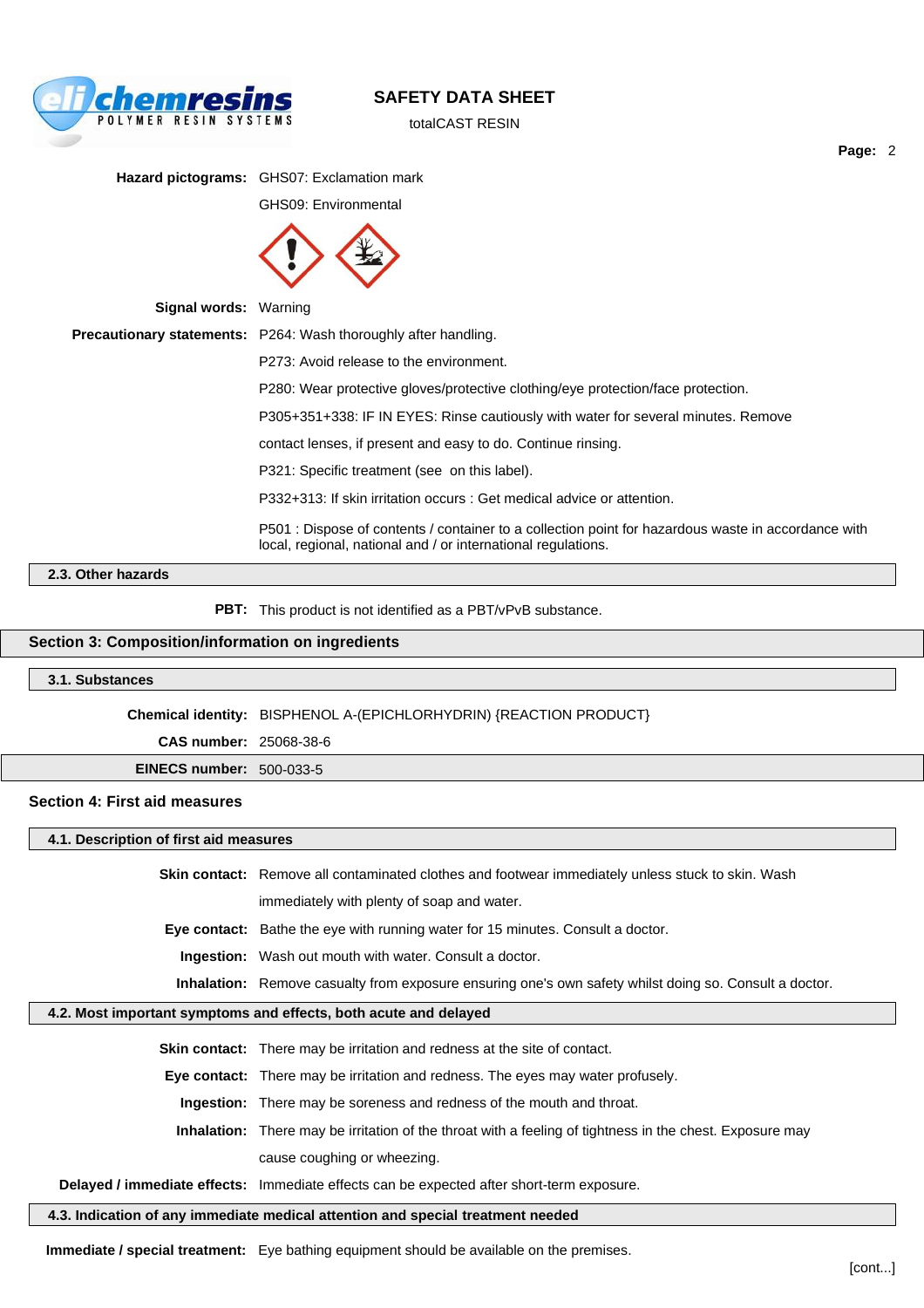

totalCAST RESIN

### **Section 5: Fire-fighting measures**

#### **5.1. Extinguishing media**

**Extinguishing media:** Suitable extinguishing media for the surrounding fire should be used. Use water spray to cool containers.

#### **5.2. Special hazards arising from the substance or mixture**

**Exposure hazards:** In combustion emits toxic fumes.

**5.3. Advice for fire-fighters**

**Advice for fire-fighters:** Wear self-contained breathing apparatus. Wear protective clothing to prevent contact with skin and eyes.

### **Section 6: Accidental release measures**

#### **6.1. Personal precautions, protective equipment and emergency procedures**

**Personal precautions:** Refer to section 8 of SDS for personal protection details. If outside do not approach from downwind. If outside keep bystanders upwind and away from danger point. Mark out the contaminated area with signs and prevent access to unauthorised personnel. Turn leaking containers leak-side up to prevent the escape of liquid.

#### **6.2. Environmental precautions**

**Environmental precautions:** Do not discharge into drains or rivers. Contain the spillage using bunding.

#### **6.3. Methods and material for containment and cleaning up**

**Clean-up procedures:** Absorb into dry earth or sand. Transfer to a closable, labelled salvage container for disposal by an appropriate method.

#### **6.4. Reference to other sections**

**Reference to other sections:** Refer to section 8 of SDS.

### **Section 7: Handling and storage**

#### **7.1. Precautions for safe handling**

**Handling requirements:** Avoid direct contact with the substance. Ensure there is sufficient ventilation of the area. Do

not handle in a confined space. Avoid the formation or spread of mists in the air.

#### **7.2. Conditions for safe storage, including any incompatibilities**

**Storage conditions:** Store in a cool, well ventilated area. Keep container tightly closed. The floor of the storage room must be impermeable to prevent the escape of liquids.

### **7.3. Specific end use(s)**

**Specific end use(s):** No data available.

### **Section 8: Exposure controls/personal protection**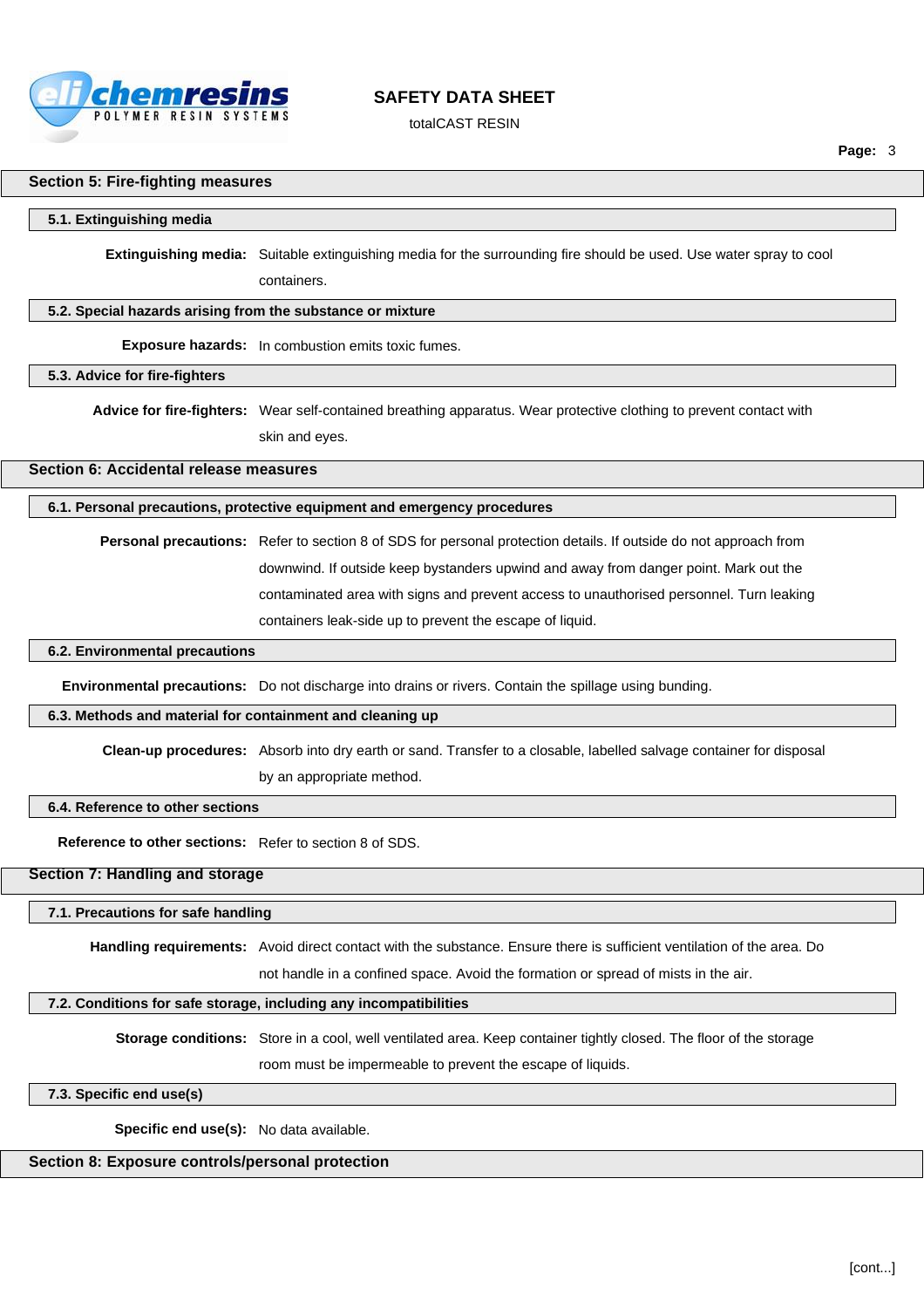

totalCAST RESIN

#### **8.1. Control parameters**

**Workplace exposure limits:** No data available.

#### **DNEL/PNEC Values**

**DNEL / PNEC** No data available.

#### **8.2. Exposure controls**

**Engineering measures:** Ensure there is sufficient ventilation of the area. The floor of the storage room must be impermeable to prevent the escape of liquids.

**Respiratory protection:** Self-contained breathing apparatus must be available in case of emergency.

**Hand protection:** Protective impermeable gloves, 4 mil thick, nitrile rubber, penetration time 4-6 hours.

**Eye protection:** Safety glasses. Ensure eye bath is to hand.

**Skin protection:** Protective clothing.

**Section 9: Physical and chemical properties**

### **9.1. Information on basic physical and chemical properties**

**9.2. Other information**

**Other information:** No data available.

### **Section 10: Stability and reactivity**

**10.1. Reactivity**

**Reactivity:** Stable under recommended transport or storage conditions.

**10.2. Chemical stability**

**Chemical stability:** Stable under normal conditions.

### **10.3. Possibility of hazardous reactions**

**Hazardous reactions:** Hazardous reactions will not occur under normal transport or storage conditions.

Decomposition may occur on exposure to conditions or materials listed below.

#### **10.4. Conditions to avoid**

**Conditions to avoid:** Heat.

**10.5. Incompatible materials**

**Materials to avoid:** Strong oxidising agents. Strong acids.

### **10.6. Hazardous decomposition products**

**Haz. decomp. products:** In combustion emits toxic fumes.

### **Section 11: Toxicological information**

**11.1. Information on toxicological effects**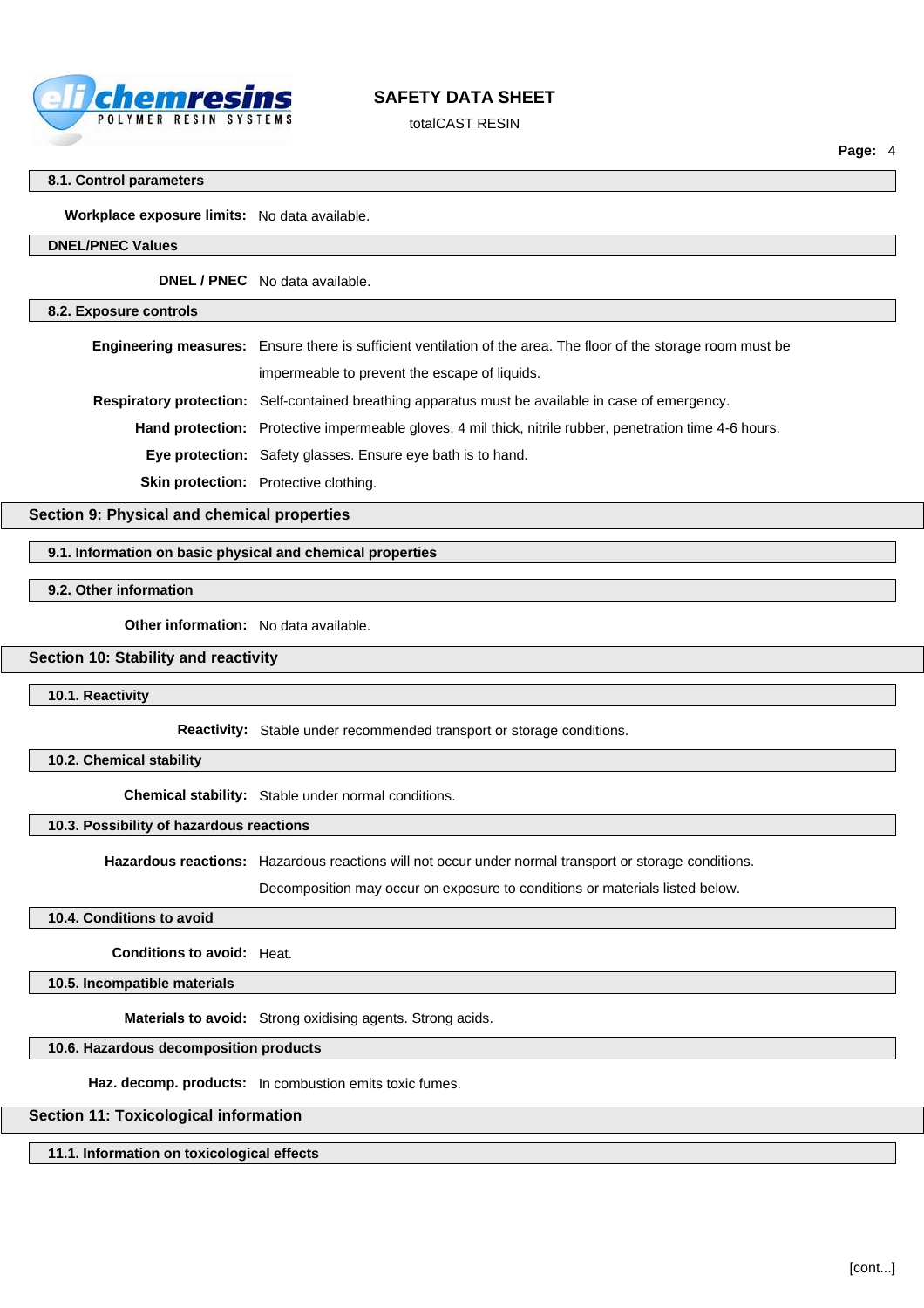

totalCAST RESIN

#### **Toxicity values:**

| Route      | <b>Species</b> | Test | Value | Units         |
|------------|----------------|------|-------|---------------|
| ORL        | <b>MUS</b>     | LD50 | 15600 | mg/kg         |
| ORL        | <b>RAT</b>     | LD50 |       | 11400   mg/kg |
| <b>SKN</b> | <b>RBT</b>     | LD50 | >20   | ml/kg         |

#### **Hazardous ingredients:**

#### **BISPHENOL A-(EPICHLORHYDRIN) {REACTION PRODUCT}**

| ORL        | <b>MUS</b> | LD50 | 15600 | mg/kg         |
|------------|------------|------|-------|---------------|
| ORL        | <b>RAT</b> | LD50 |       | 11400   mg/kg |
| <b>SKN</b> | <b>RBT</b> | LD50 | >20   | ml/kg         |

#### **Relevant hazards for product:**

| Hazard                         | Route | Basis                 |
|--------------------------------|-------|-----------------------|
| Skin corrosion/irritation      | DRM   | Hazardous: calculated |
| Serious eye damage/irritation  | OPT   | Hazardous: calculated |
| Respiratory/skin sensitisation | DRM   | Hazardous: calculated |

### **Symptoms / routes of exposure**

**Skin contact:** There may be irritation and redness at the site of contact.

**Eye contact:** There may be irritation and redness. The eyes may water profusely.

**Ingestion:** There may be soreness and redness of the mouth and throat.

**Inhalation:** There may be irritation of the throat with a feeling of tightness in the chest. Exposure may cause coughing or wheezing.

**Delayed / immediate effects:** Immediate effects can be expected after short-term exposure.

### **Section 12: Ecological information**

**12.1. Toxicity**

**Ecotoxicity values:** No data available.

**12.2. Persistence and degradability**

**Persistence and degradability:** Not biodegradable.

**12.3. Bioaccumulative potential**

**Bioaccumulative potential:** Bioaccumulation potential.

**12.4. Mobility in soil**

**Mobility:** Readily absorbed into soil.

**12.5. Results of PBT and vPvB assessment**

**PBT identification:** This product is not identified as a PBT/vPvB substance.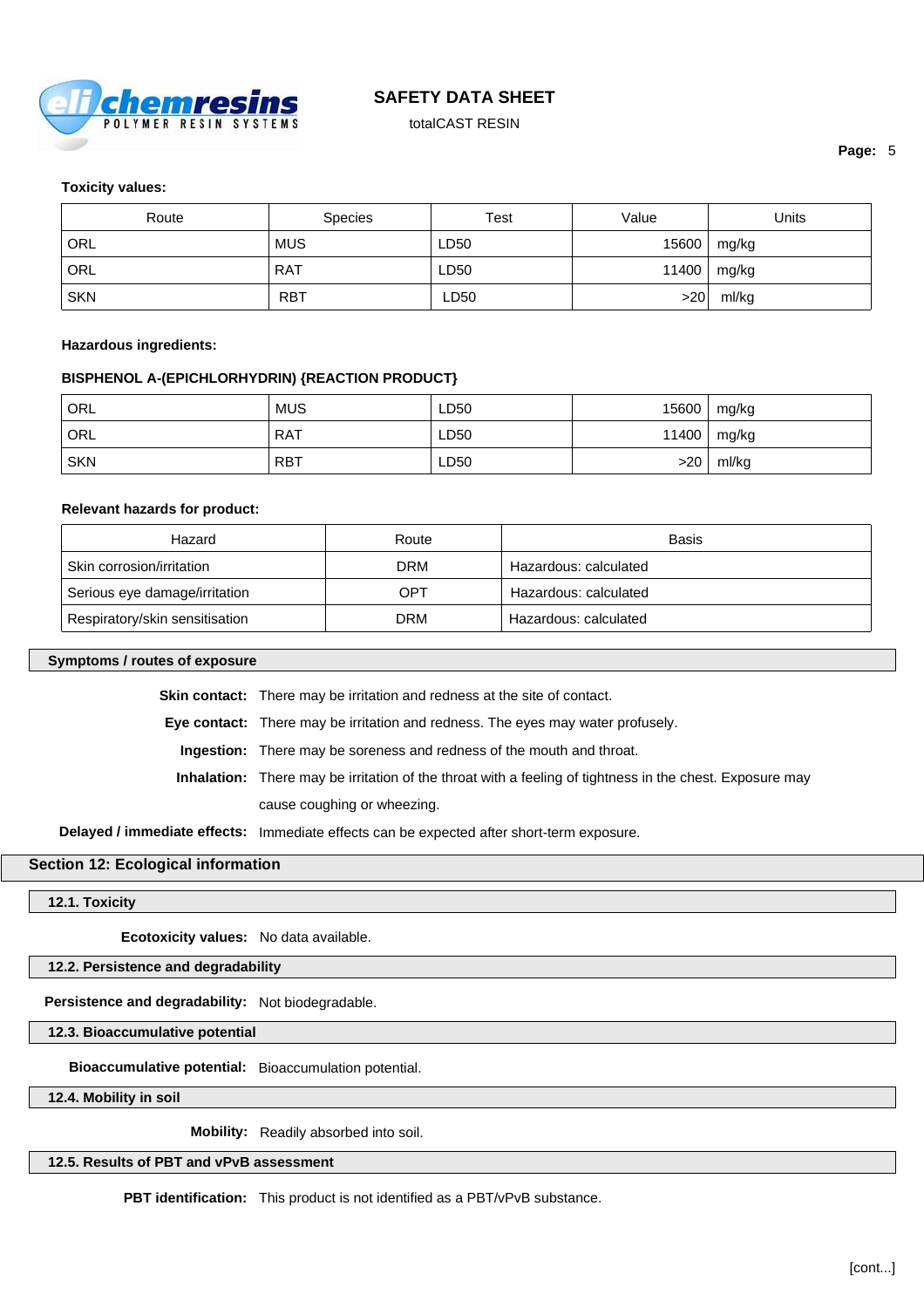

totalCAST RESIN

#### **12.6. Other adverse effects**

**Other adverse effects:** Toxic to aquatic organisms. Toxic to soil organisms.

### **Section 13: Disposal considerations**

#### **13.1. Waste treatment methods**

**Disposal operations:** Transfer to a suitable container and arrange for collection by specialised disposal company.

**NB:** The user's attention is drawn to the possible existence of regional or national regulations regarding disposal.

#### **Section 14: Transport information**

#### **14.1. UN number**

**UN number:** UN3082

**14.2. UN proper shipping name**

**Shipping name:** ENVIRONMENTALLY HAZARDOUS SUBSTANCE, LIQUID, N.O.S.

### **14.3. Transport hazard class(es)**

**Transport class:** 9

**14.4. Packing group**

**Packing group:** III

**14.5. Environmental hazards**

**Environmentally hazardous:** Yes **Marine pollutant: No Marine pollutant: No** 

**14.6. Special precautions for user**

**Special precautions:** No special precautions.

**Tunnel code:** E

**Transport category:** 3

### **Section 15: Regulatory information**

**15.1. Safety, health and environmental regulations/legislation specific for the substance or mixture**

#### **15.2. Chemical Safety Assessment**

#### **Section 16: Other information**

#### **Other information**

**Other information:** This safety data sheet is prepared in accordance with Commission Regulation (EU) No 2015/830. \* indicates text in the SDS which has changed since the last revision. **Phrases used in s.2 and s.3:** H315: Causes skin irritation. H317: May cause an allergic skin reaction. H319: Causes serious eye irritation. H411: Toxic to aquatic life with long lasting effects.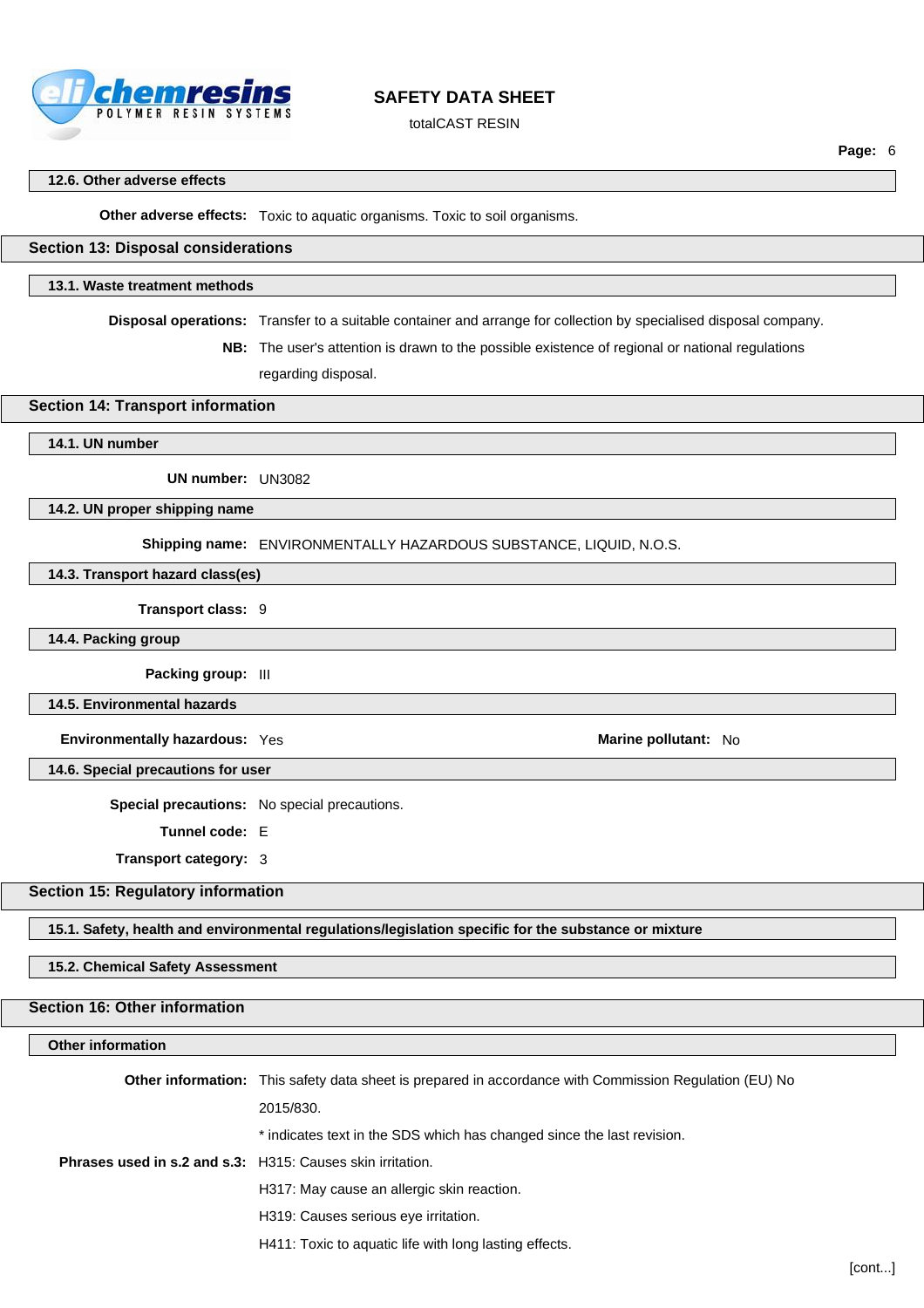

totalCAST RESIN

**Legal disclaimer:** The above information is believed to be correct but does not purport to be all inclusive and shall be used only as a guide. This company shall not be held liable for any damage resulting from handling or from contact with the above product.

**Page:** 7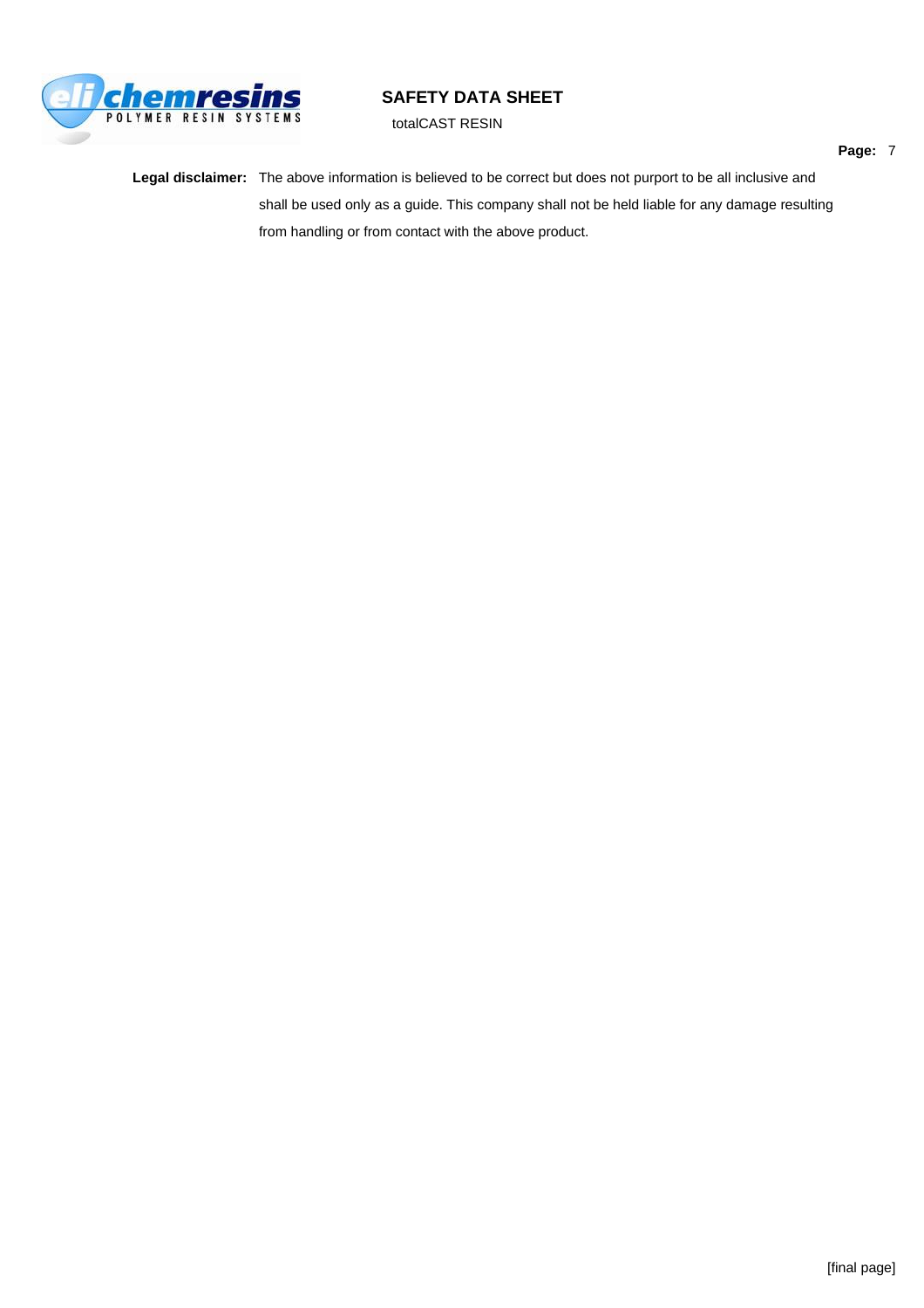

totalCAST HARDENER

**Page:** 1

**Compilation date:** 03/12/2019

**Revision No: 3**

#### **Section 1: Identification of the substance/mixture and of the company/undertaking**

#### **1.1. Product identifier**

**Product name:** totalCAST HARDENER

**Product code:** totalCAST

#### **1.2. Relevant identified uses of the substance or mixture and uses advised against**

#### **1.3. Details of the supplier of the safety data sheet**

**Company name:** Eli-Chem Resins Limited

Unit 212 Dunsfold Park, Stovolds Hill

Cranleigh

Surrey

GU6 8GA

United Kingdom

**Tel:** + 44 (0) 1483 266636

**Email:** [sales@elichem.co.uk](mailto:sales@elichem.co.uk)

### **1.4. Emergency telephone number**

**Emergency tel:** + 44 (0) 1483 266636

(office hours only)

### **Section 2: Hazards identification**

#### **2.1. Classification of the substance or mixture**

**Classification under CLP:** Acute Tox. 4: H302; Aquatic Chronic 3: H412; Skin Corr. 1A: H314; Skin Sens. 1A: H317

**Most important adverse effects:** Harmful if swallowed. Causes severe skin burns and eye damage. May cause an allergic skin

reaction. Harmful to aquatic life with long lasting effects.

### **2.2. Label elements**

| Label elements: |                                                          |
|-----------------|----------------------------------------------------------|
|                 | <b>Hazard statements:</b> H302: Harmful if swallowed.    |
|                 | H314: Causes severe skin burns and eye damage.           |
|                 | H317: May cause an allergic skin reaction.               |
|                 | H412: Harmful to aquatic life with long lasting effects. |

**Hazard pictograms:** GHS05: Corrosion

GHS07: Exclamation mark

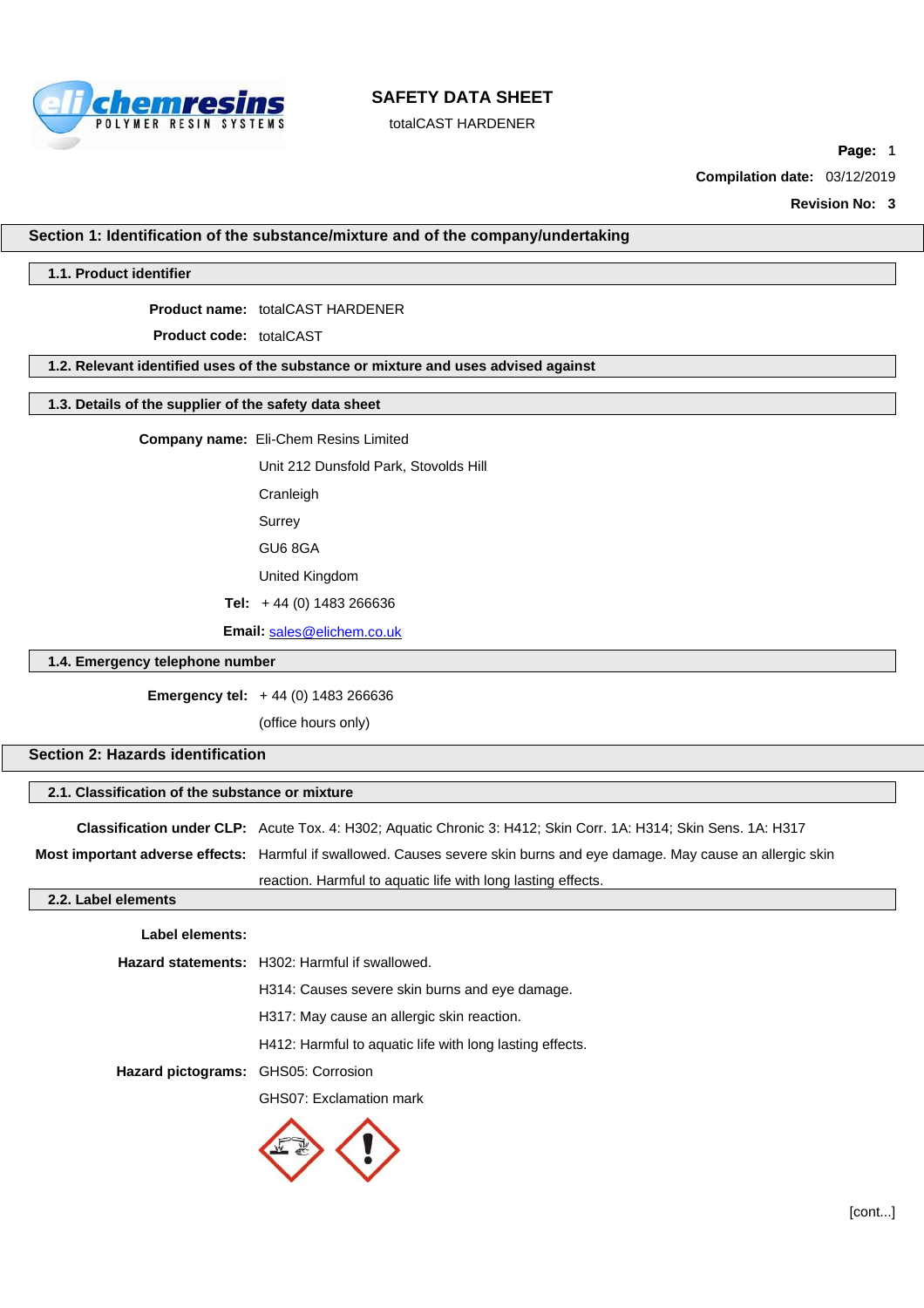

totalCAST HARDENER

| <b>Signal words: Danger</b> |                                                                                           |
|-----------------------------|-------------------------------------------------------------------------------------------|
|                             | <b>Precautionary statements:</b> P260: Do not breathe dust/fumes/gas/mist/vapours/spray.  |
|                             | P280: Wear protective gloves/protective clothing/eye protection/face protection.          |
|                             | P301+312: IF SWALLOWED: Call a if you feel unwell.                                        |
|                             | P301+330+331: IF SWALLOWED: rinse mouth. Do NOT induce vomiting.                          |
|                             | P302+352: IF ON SKIN: Wash with plenty of water/.                                         |
|                             | P303+361+353: IF ON SKIN (or hair): Take off immediately all contaminated clothing. Rinse |
|                             | skin with water.                                                                          |
|                             |                                                                                           |

**2.3. Other hazards**

**PBT:** This product is not identified as a PBT/vPvB substance.

### **Section 3: Composition/information on ingredients**

### **3.2. Mixtures**

#### **Hazardous ingredients:**

PHENOL 4,4

| <b>EINECS</b> | CAS        | PBT / WEL | <b>CLP Classification</b>                       | Percent |
|---------------|------------|-----------|-------------------------------------------------|---------|
| 500-101-4     | 38294-64-3 |           | Skin Sens. 1A: H317; Aquatic Chronic 3:<br>H412 | 50-70%  |

### BIS AMINOMETHYL CYCLOHEXANE

| 2579-20-6 | Acute Tox. 4: H302+312; Skin Corr. 1A: | 15% |
|-----------|----------------------------------------|-----|
|           | H314; Eye Dam. 1: H318; Acute Tox. 4:  |     |
|           | H332                                   |     |

#### BENZYL ALCOHOL

202-859-9 100-51-6 - Acute Tox. 4: H332; Acute Tox. 4: H302 <15%

**Section 4: First aid measures**

**4.1. Description of first aid measures Skin contact:** Remove all contaminated clothes and footwear immediately unless stuck to skin. Drench the affected skin with running water for 10 minutes or longer if substance is still on skin. Transfer to hospital if there are burns or symptoms of poisoning. **Eye contact:** Bathe the eye with running water for 15 minutes. Transfer to hospital for specialist examination. **Ingestion:** Wash out mouth with water. Do not induce vomiting. Give 1 cup of water to drink every 10

minutes. If unconscious, check for breathing and apply artificial respiration if necessary. If unconscious and breathing is OK, place in the recovery position. Transfer to hospital as soon as possible.

**Inhalation:** Remove casualty from exposure ensuring one's own safety whilst doing so. If unconscious and breathing is OK, place in the recovery position. If conscious, ensure the casualty sits or lies down. If breathing becomes bubbly, have the casualty sit and provide oxygen if available. Transfer to hospital as soon as possible. The set of the set of the set of the set of the set of the set of the set of the set of the set of the set of the set of the set of the set of the set of the set of the set of the

**Page:** 2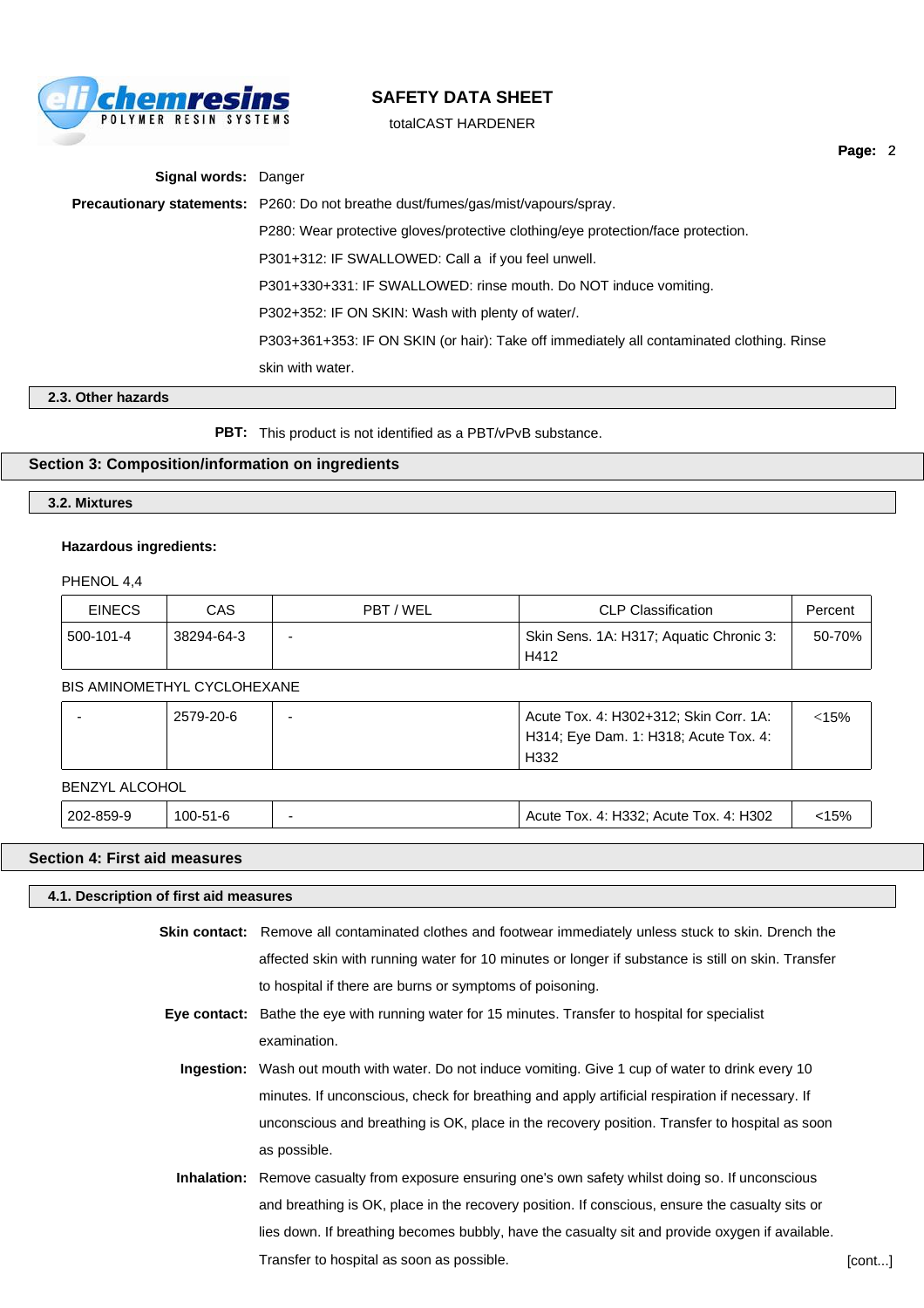

totalCAST HARDENER

#### **4.2. Most important symptoms and effects, both acute and delayed**

**Skin contact:** Blistering may occur. Progressive ulceration will occur if treatment is not immediate.

**Eye contact:** Corneal burns may occur. May cause permanent damage.

**Ingestion:** Corrosive burns may appear around the lips. Blood may be vomited. There may be bleeding from the mouth or nose.

**Inhalation:** There may be shortness of breath with a burning sensation in the throat. Exposure may cause coughing or wheezing.

**Delayed / immediate effects:** Immediate effects can be expected after short-term exposure.

**4.3. Indication of any immediate medical attention and special treatment needed**

**Immediate / special treatment:** Eye bathing equipment should be available on the premises.

#### **Section 5: Fire-fighting measures**

**5.1. Extinguishing media**

**Extinguishing media:** Suitable extinguishing media for the surrounding fire should be used. Use water spray to cool containers.

#### **5.2. Special hazards arising from the substance or mixture**

**Exposure hazards:** Corrosive. In combustion emits toxic fumes.

#### **5.3. Advice for fire-fighters**

**Advice for fire-fighters:** Wear self-contained breathing apparatus. Wear protective clothing to prevent contact with

skin and eyes.

### **Section 6: Accidental release measures**

#### **6.1. Personal precautions, protective equipment and emergency procedures**

**Personal precautions:** Notify the police and fire brigade immediately. If outside keep bystanders upwind and away from danger point. Mark out the contaminated area with signs and prevent access to unauthorised personnel. Do not attempt to take action without suitable protective clothing see section 8 of SDS. Turn leaking containers leak-side up to prevent the escape of liquid.

#### **6.2. Environmental precautions**

**Environmental precautions:** Do not discharge into drains or rivers. Contain the spillage using bunding.

### **6.3. Methods and material for containment and cleaning up**

**Clean-up procedures:** Clean-up should be dealt with only by qualified personnel familiar with the specific substance. Absorb into dry earth or sand. Transfer to a closable, labelled salvage container for disposal by an appropriate method.

### **6.4. Reference to other sections**

**Reference to other sections:** Refer to section 8 of SDS.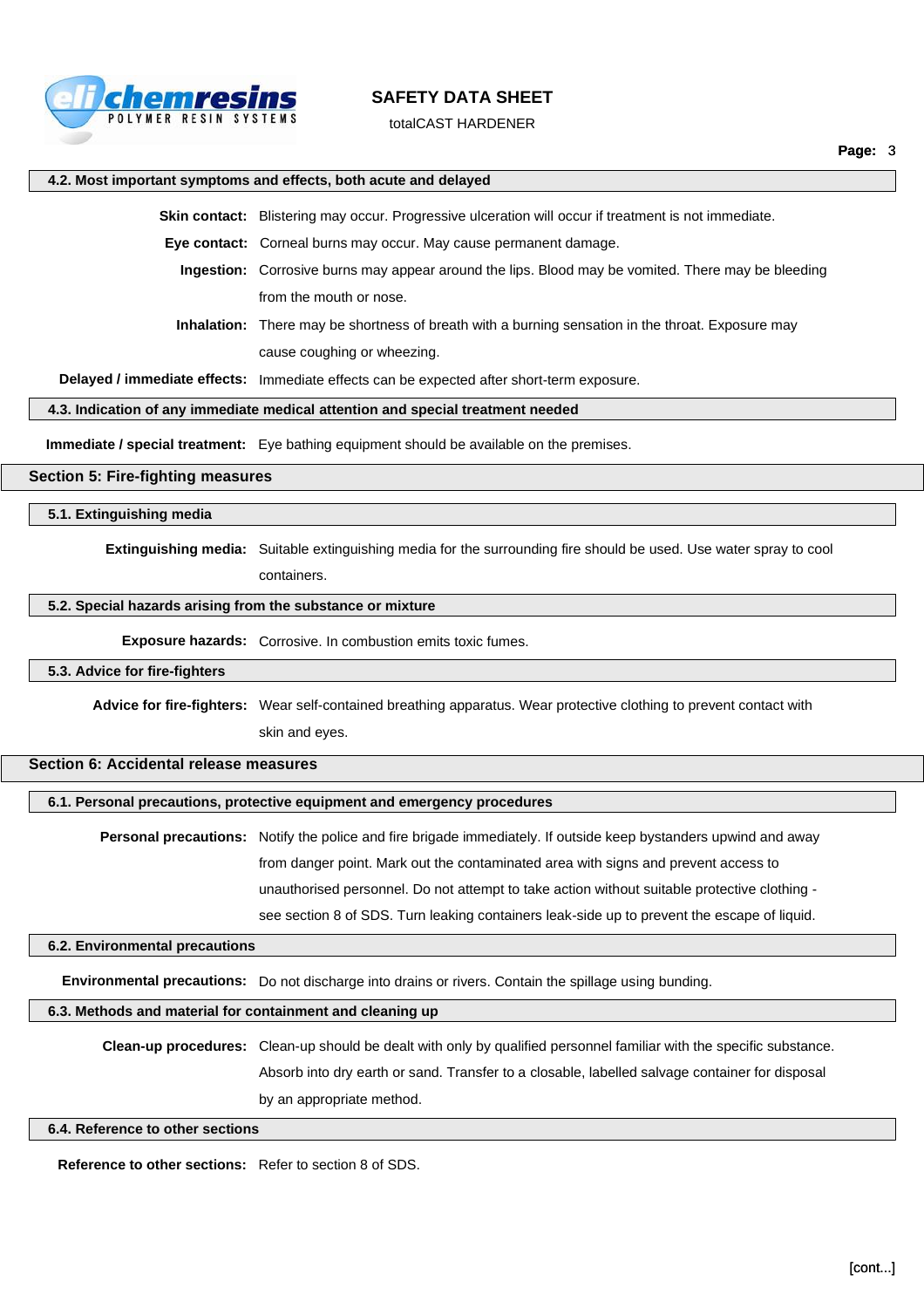

totalCAST HARDENER

#### **Section 7: Handling and storage**

#### **7.1. Precautions for safe handling**

**Handling requirements:** Avoid direct contact with the substance. Ensure there is sufficient ventilation of the area. Do not handle in a confined space. Avoid the formation or spread of mists in the air.

#### **7.2. Conditions for safe storage, including any incompatibilities**

**Storage conditions:** Store in a cool, well ventilated area. Keep container tightly closed.

### **7.3. Specific end use(s)**

**Specific end use(s):** No data available.

### **Section 8: Exposure controls/personal protection**

**8.1. Control parameters**

**Workplace exposure limits:** No data available.

**DNEL/PNEC Values**

**DNEL / PNEC** No data available.

#### **8.2. Exposure controls**

**Engineering measures:** Ensure there is sufficient ventilation of the area. **Respiratory protection:** Self-contained breathing apparatus must be available in case of emergency. **Hand protection:** Protective impermeable gloves, 4 mil thick nitrile rubber, penetration time 4-6 hours. **Eye protection:** Tightly fitting safety goggles. Ensure eye bath is to hand. **Skin protection:** Impermeable protective clothing.

### **Section 9: Physical and chemical properties**

### **9.1. Information on basic physical and chemical properties**

**State:** Liquid

**Colour:** Colourless

**Odour:** Pungent

**Solubility in water:** Not miscible

**Flash point°C:** 113oC (C.O.C.) **Vapour pressure:** negligible at 20oC

#### **9.2. Other information**

**Other information:** No data available.

### **Section 10: Stability and reactivity**

**10.1. Reactivity**

**Reactivity:** Stable under recommended transport or storage conditions.

**10.2. Chemical stability**

**Chemical stability:** Stable under normal conditions.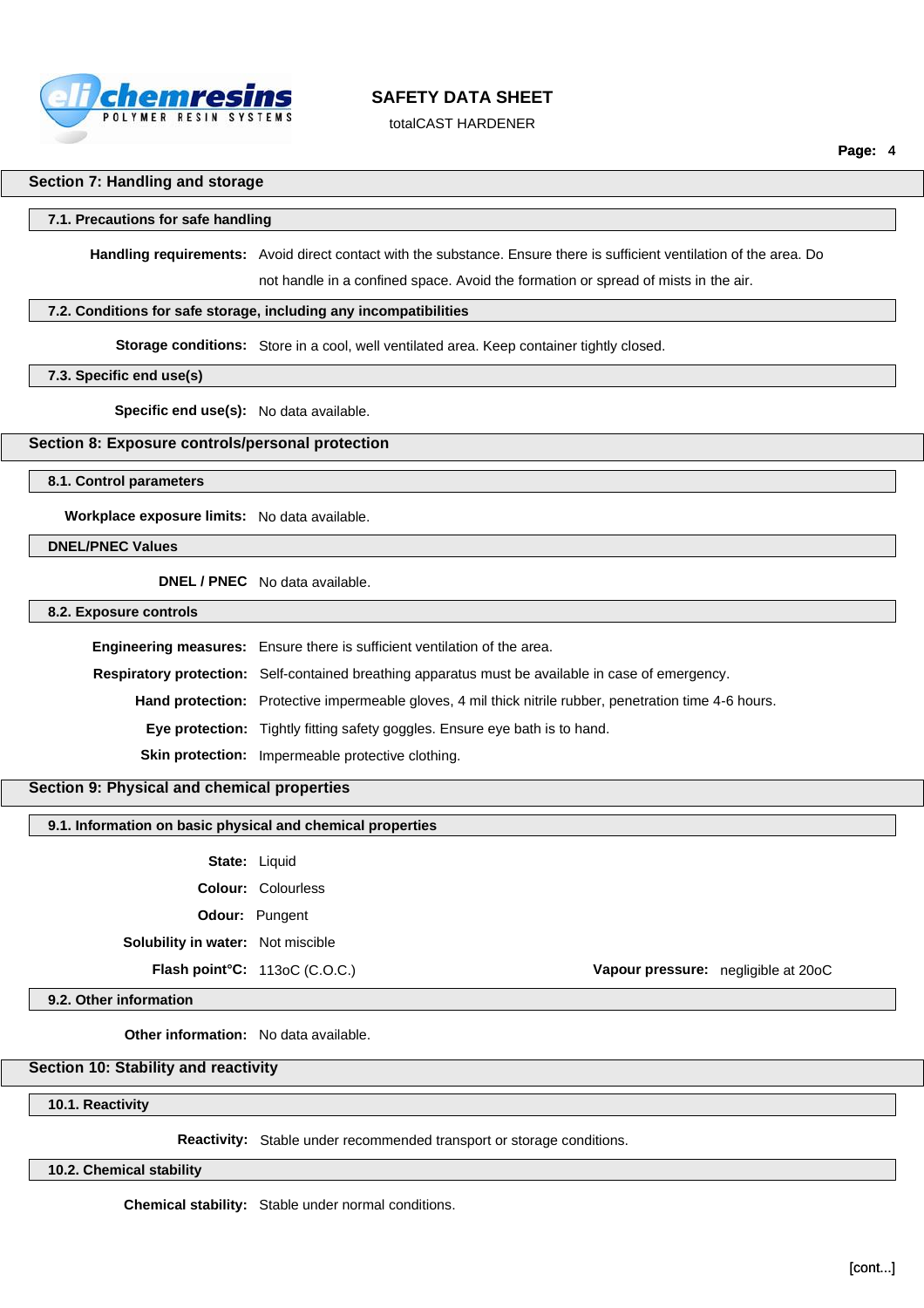

totalCAST HARDENER

### **10.3. Possibility of hazardous reactions**

**Hazardous reactions:** Hazardous reactions will not occur under normal transport or storage conditions.

Decomposition may occur on exposure to conditions or materials listed below.

### **10.4. Conditions to avoid**

**Conditions to avoid:** Heat.

## **10.5. Incompatible materials**

**Materials to avoid:** Strong oxidising agents. Strong acids.

## **10.6. Hazardous decomposition products**

**Haz. decomp. products:** In combustion emits toxic fumes.

### **Section 11: Toxicological information**

### **11.1. Information on toxicological effects**

### **Toxicity values:**

| ≺oute       | `necies | <sup>-</sup> est | alue/ | Units |
|-------------|---------|------------------|-------|-------|
| <b>ORAL</b> | RA I    | LD50             | 2000  | mg/kg |

#### **Hazardous ingredients:**

### **BENZYL ALCOHOL**

| <b>IVN</b>       | <b>RAT</b> | LD50 | 53   | mg/kg |
|------------------|------------|------|------|-------|
| ORL              | <b>MUS</b> | LD50 | 1360 | mg/kg |
| ORL <sup>'</sup> | <b>RAT</b> | LD50 | 1230 | mg/kg |

### **Relevant hazards for product:**

| Hazard                         | Route | <b>Basis</b>          |
|--------------------------------|-------|-----------------------|
| Acute toxicity (ac. tox. 4)    | ING.  | Hazardous: calculated |
| Skin corrosion/irritation      | DRM   | Hazardous: calculated |
| Serious eye damage/irritation  | OPT   | Hazardous: calculated |
| Respiratory/skin sensitisation |       | Hazardous: calculated |

### **Symptoms / routes of exposure**

| <b>Skin contact:</b> Blistering may occur. Progressive ulceration will occur if treatment is not immediate. |
|-------------------------------------------------------------------------------------------------------------|
| Eye contact: Corneal burns may occur. May cause permanent damage.                                           |
| <b>Ingestion:</b> Corrosive burns may appear around the lips. Blood may be vomited. There may be bleeding   |
| from the mouth or nose.                                                                                     |
| Inhalation: There may be shortness of breath with a burning sensation in the throat. Exposure may           |
| cause coughing or wheezing.                                                                                 |
| <b>Delayed / immediate effects:</b> Immediate effects can be expected after short-term exposure.            |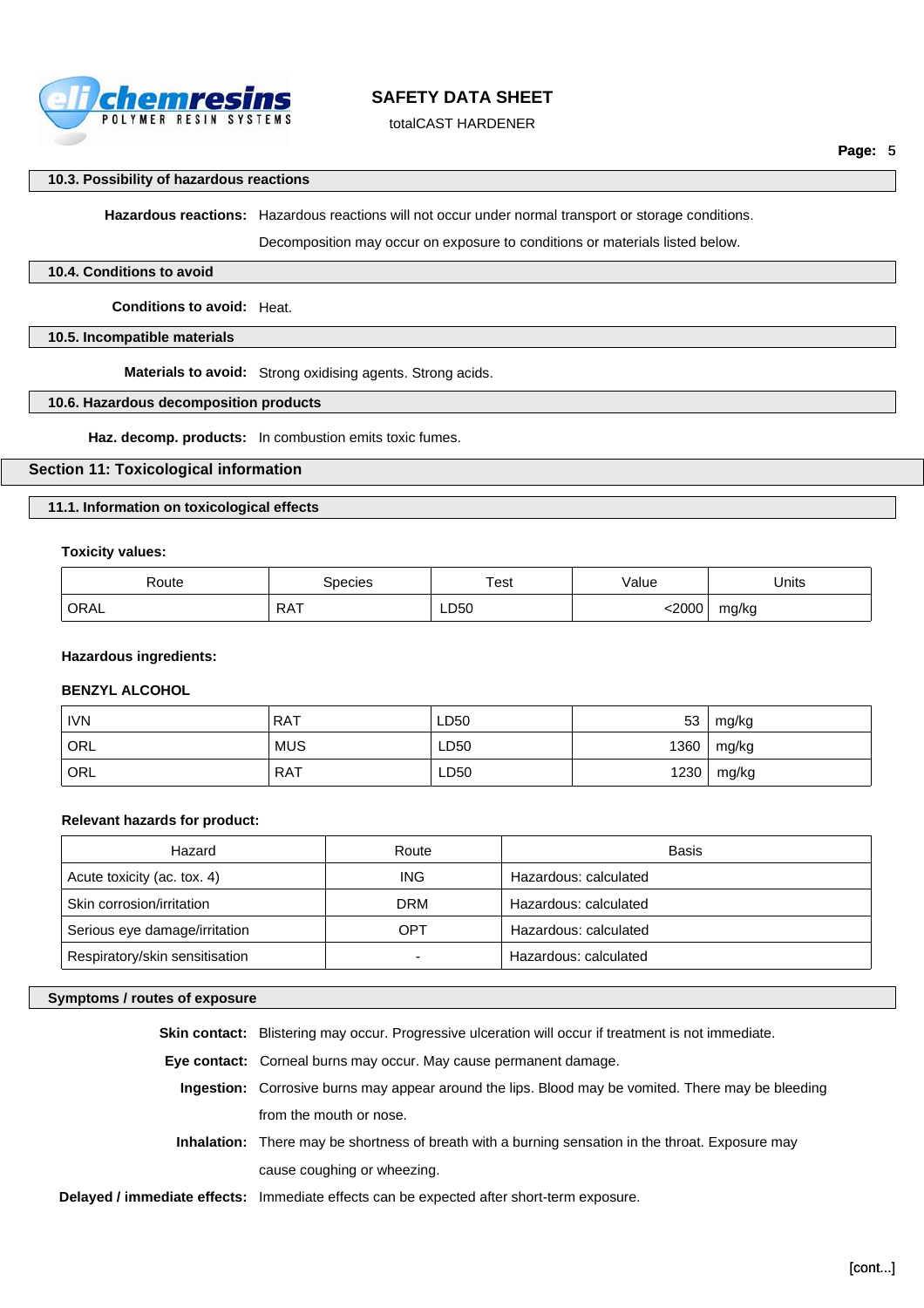

totalCAST HARDENER

**Page:** 6

#### **Section 12: Ecological information**

**12.1. Toxicity**

**Ecotoxicity values:** No data available.

#### **12.2. Persistence and degradability**

**Persistence and degradability:** Biodegradable.

**12.3. Bioaccumulative potential**

**Bioaccumulative potential:** No bioaccumulation potential.

**12.4. Mobility in soil**

**Mobility:** Readily absorbed into soil.

### **12.5. Results of PBT and vPvB assessment**

**PBT identification:** This product is not identified as a PBT/vPvB substance.

**12.6. Other adverse effects**

**Other adverse effects:** Negligible ecotoxicity.

### **Section 13: Disposal considerations**

**13.1. Waste treatment methods**

**Disposal operations:** Transfer to a suitable container and arrange for collection by specialised disposal company.

**NB:** The user's attention is drawn to the possible existence of regional or national regulations regarding disposal.

#### **Section 14: Transport information**

**14.1. UN number**

**UN number:** UN2735

**14.2. UN proper shipping name**

**Shipping name:** POLYAMINES, LIQUID, CORROSIVE, N.O.S., 1-3 CYCLOHEXANEDIMETHANAMINE

**14.3. Transport hazard class(es)**

**Transport class:** 8

**14.4. Packing group**

**Packing group:** III

**14.5. Environmental hazards**

**Environmentally hazardous:** No **Marine pollutant:** No

**14.6. Special precautions for user**

**Special precautions:** No special precautions.